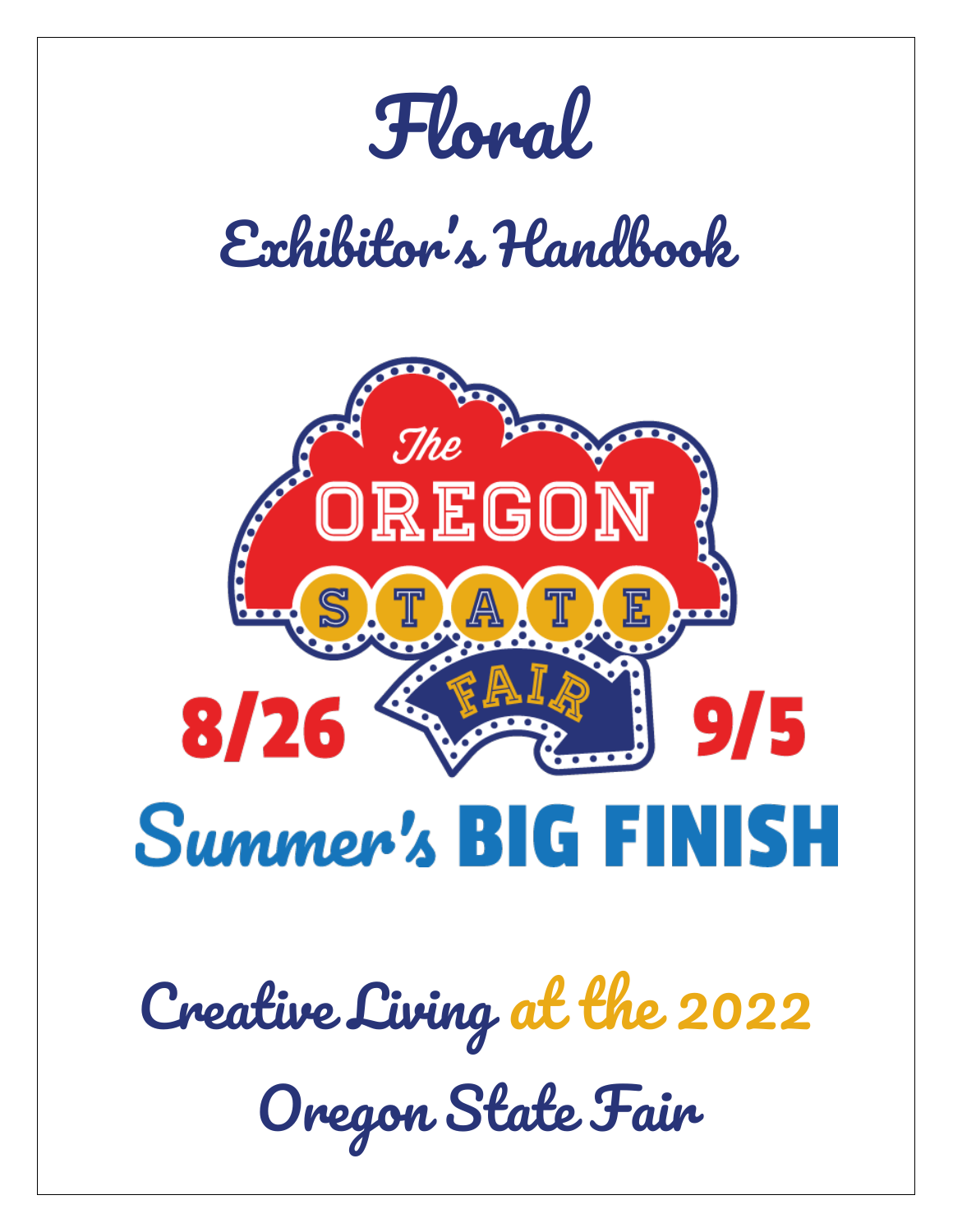# FLORAL

#### **IMPORTANT DATES**

#### **ENTRY AND RELEASE SCHEDULE**

**Floral All Fair and First Show Online Entry Deadline** 10 pm, Monday, August 22

**Second Show Online Entry Deadline** 10 pm, Monday, August 29

**Deliver Entries – All Fair and First Show** Wednesday, August 24, 2 pm to 7 pm

**Second Show** Wednesday, Aug. 31, 7:30 am to 8:30 am

Enter through Green Gate on 17<sup>th</sup> Street and follow signs to Floral Building.

Bring a copy of your online registration receipt (see instructions this page).

#### **Pick up entries**

Tuesday, September 6, 2 pm to 7 pm Wednesday, September 7, 10 am to 2 pm

By submitting an entry into the Fair, exhibitors agree to abide by all rules, regulations and entry requirements of the Fair and of the department(s) to which they are submitting entries.

**It is important that exhibitors read and be familiar with the General Rules as well as the Competition Rules in this Handbook.**

### **ONLINE REGISTRATION AND ENTRY INSTRUCTIONS**

#### **ONLINE ENTRY OPENS JUNE 15, 2022**

Read the complete rules, division descriptions and entry information in this Handbook **BEFORE** going to online Registration

- **1.** Then go to **[http://oregon.fairwire.com](http://oregon.fairwire.com/)**
- **2.** Click **Register** or **Sign In** (for return visits).
	- Register using your First and Last Name and create a password (write password down).
	- Fill in requested information, including email address. Click **Continue**.
	- Select **Department** ex.: Floral
	- Select **Division** ex.:1st Show Dahlias, Div. 263
	- Select a **Class** ex.: Class 2631 Ball or Mini Ball
	- **For "All Fair" Divisions** select the **Division** and then the **Class** ex.: Div. 252 Potted Plants; Class 2521, Bonsai
- **3.** When all your information is complete, click **Add Entry to Cart** and follow instructions to check out. (NOTE: If you think you may want to modify your entries, you may save your current session and check out at a later session.) Be sure **to Check Out before the closing date listed for your classes; entries are not submitted to the Fair office until the check-out process is complete.**
- **4.** Fill in "**yes**" at the statement to agree to all the terms and conditions of entry as defined in this Handbook.
- **5.** Click **Submit**.
- **6.** Please print and bring a copy of your detailed online entry receipt **with your entries** when you bring them to the Fair.

**Oregon State Fair Creative Living Office**

**971-701-6571 or email** [creativeliving@oregonstatefair.org](mailto:creativeliving@oregonstatefair.org)

[www.oregonstatefair.org](http://www.oregonstatefair.org/)

**Follow us on Facebook, Instagram and Pinterest!**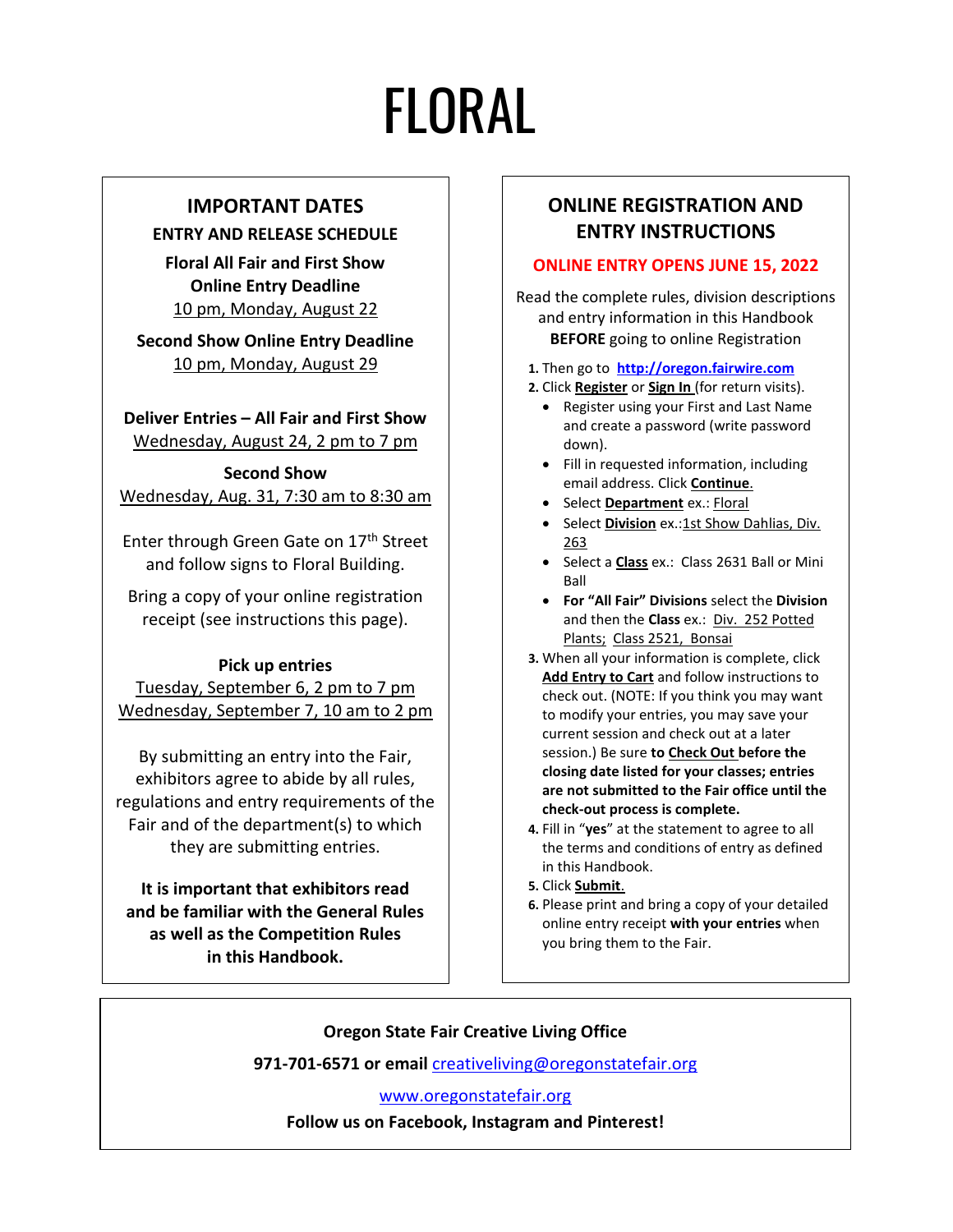## GENERAL RULES

- **1.** Oregon State Fair (OSF) competitions are open to residents of Oregon only. Entries do not need to be entered or have won at a county fair to be eligible for any competition.
- **2.** All articles must be the handiwork of the exhibitor and not been previously exhibited at the Oregon State Fair.
- **3.** Online entries must be submitted by the date indicated within each Department Handbook. Paper applications will not be accepted. Information must be accurate and complete. Walk-in entries may be accepted during intake days on a limited basis.
- **4.** Entries must be delivered and removed only during the scheduled times. Any exception shall be at the discretion of OSF staff.
- **5.** Entries will receive a claim check upon delivery. Exhibitor must present claim check or valid Oregon ID when picking up entries.
- **6.** Some competitions require an entry fee. See specific departments for fee and processing information.
- **7.** OSF staff or a judge may disqualify or transfer any exhibit which is not a true representation of the class in which it is entered or if rules are not followed.
- **8.** Judging is closed to the public unless otherwise noted. Every reasonable effort is made to secure highly qualified judges with expertise in their field.
- **9.** Entries by OSF staff and judges are prohibited in the department in which they are working. They may enter other departments.
- **10.** Volunteers submitting an entry in a department where they are working may not be present during judging.
- **11.** Ribbons and/or prizes will be awarded as warranted. All judges' results are final. Results cannot be provided over the phone but will be posted online when available. (www.oregonstatefair.org)
- **12.** Protests may be submitted to the Creative Living office accompanied by a deposit of \$25 which will be forfeited if the protest is not sustained. Protests must plainly state the cause of the complaint or appeal and submitted within 24 hours of the action.
- **13.** Ribbons and scorecards (as available) are provided with return of entries after Fair. See specific departments for return days.
- **14.** OSF is authorized to use any and all photographs, video and or digital images related to the entry for promotional purposes.
- **15.** Exhibitors shall indemnify OSF from and against all claims for damage to persons or property caused by them or their exhibits.
- **16.** OSF will take reasonable precautions to ensure safety of exhibits while on the fairgrounds, but will not be responsible for loss, damage, theft or injury of any kind to exhibits or exhibitors, unless the loss or damage is due to the negligence of OSF staff and volunteers.
- **17.** Exhibitors found in violation of rules, or to be in practices unethical or adverse to OSF, shall be penalized by forfeiture of awards and/or privileges, and removed from the exhibit.
- **18.** Items not picked up by final return days of each department are forfeited by exhibitor.

The Oregon State Fair reserves the final and absolute right to interpret any and all terms, conditions, rules and regulations contained in any and all parts of Department Handbooks and to settle and determine all matters, questions or differences in regard thereto, or otherwise arising out of, connected with or incidental to the Oregon State Fair. OSF further reserves the right to determine unforeseen matters not covered by General or Competition Rules, and to withdraw award offerings in all Competitions should any emergency exist and circumstances demand.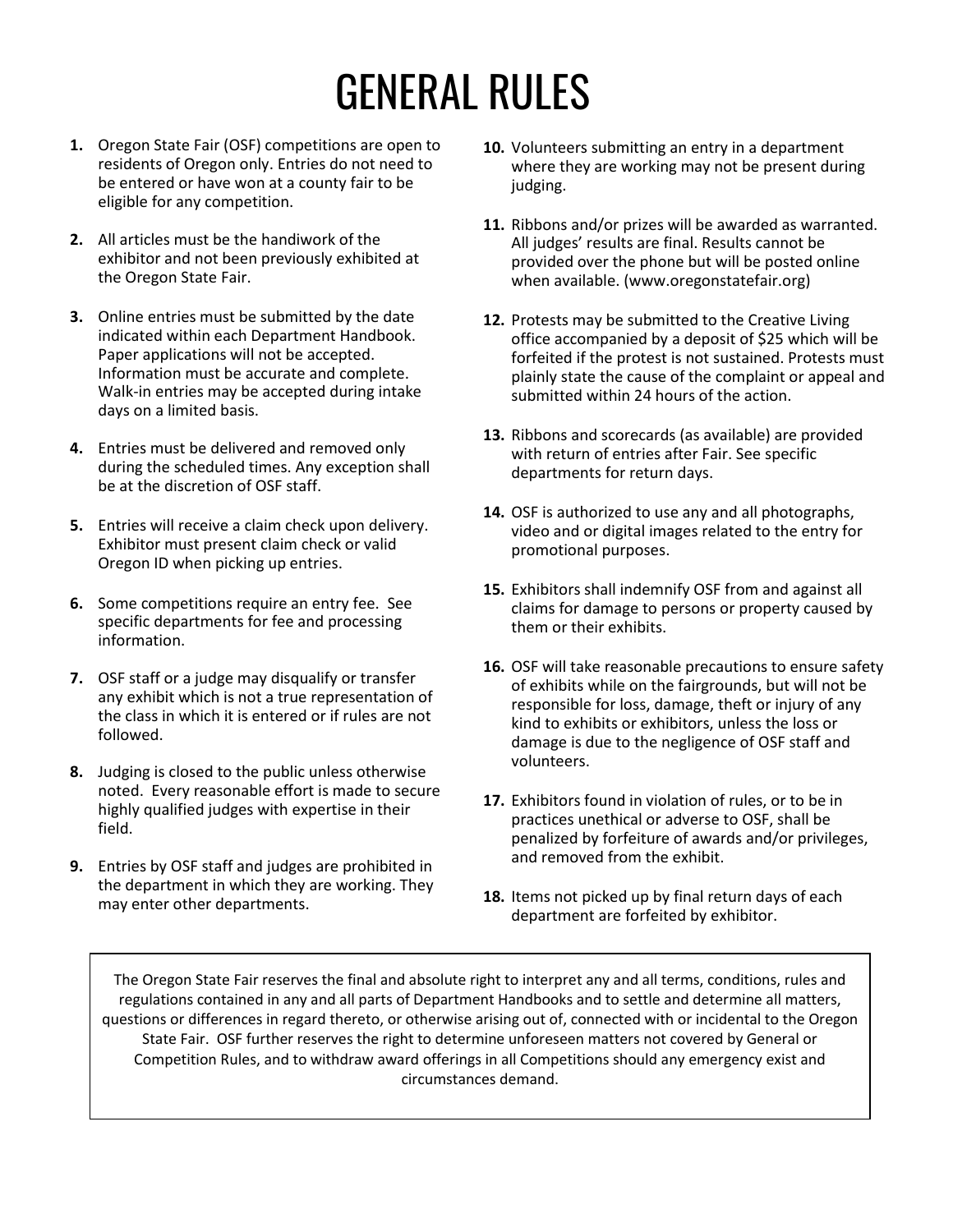## COMPETITION RULES

- 1. All General Rules Apply. Your submission indicates you have read and agree to abide by the General Rules and the Rules of this Department.
- 2. The Floral Department accepts entries that are on display for the duration of the Fair (All Fair Divisions), as well as perishable entries that are submitted in either the First or Second shows.
- 3. Review Division and Class listings before starting the online entry process. Please note online registration information, below. Entry tags are provided on intake day for registered entrants.
- 4. **Register online by 10:00 pm, Monday, Aug. 22, or Monday, Aug. 31 for Second Show**. Walk-In Entries delivered to the Fair that are not registered online by those dates will be accepted at the discretion of the competition area, and must allow additional time for entry process.
- 5. **Entrants must adhere to entry limits listed for each Division.** Additional items may be accepted at the discretion of the Department Chair, but will be for Display only and not judged.
- 6. **Divisions 282 and 292 are for Youth only** (17 years and younger). **Youth are limited to 2 entries per class.** Specify age in online entry process.
- 7. **Divisions 258, 280 and 290 (Floral Design) are for Professional Floral Designers.** A Professional is someone in the capacity of a judge, instructor, teacher (including in-home classes), advisor, owner, operator, or those who sell product for more than cost.
- 8. All flowers must be grown by exhibitor and conform to classified size and form for judging.
- 9. Vases are furnished by the Oregon State Fair. Use of personal vases is not allowed.
- 10. Points will be deducted from exhibits with foliage under water.
- 11. First Show and All Fair entries must be in place by 7:00 pm on Wednesday, August 25. Second show entries must be in place by 8:30 am, Wednesday, September 1.
- 12. Please note additional entry rules for Container and Potted Plant Divisions (below) and Fresh Floral Design Divisions on the last page. Exhibitors will have opportunity to refresh exhibits.

### **CONTAINERS AND POTTED PLANT DIVISIONS –250, 252, 255**

- All **CONTAINER planters** and **POTTED PLANTS** are to be in place by 7:00 p.m. Wednesday, August 25, and will remain on exhibit for the duration of the Fair.
- Please specify name of plant (such as jade, etc.) in description box online.
- Plant must have been in Exhibitor's possession for at least 90 days prior to Fair.
- Overall weight of the container, with soil and plant, is not to exceed 40 pounds.
- Plants must be in drip-proof containers. Plants should be well-groomed for display; containers should be clean and in good condition.
- Label container with exhibitor name and phone number.



In this Department, ribbons may be awarded as merited for the following categories:

Best of Division  $1<sup>st</sup>$ ,  $2<sup>nd</sup>$ ,  $3<sup>rd</sup>$  for each class

All judges' decisions are final.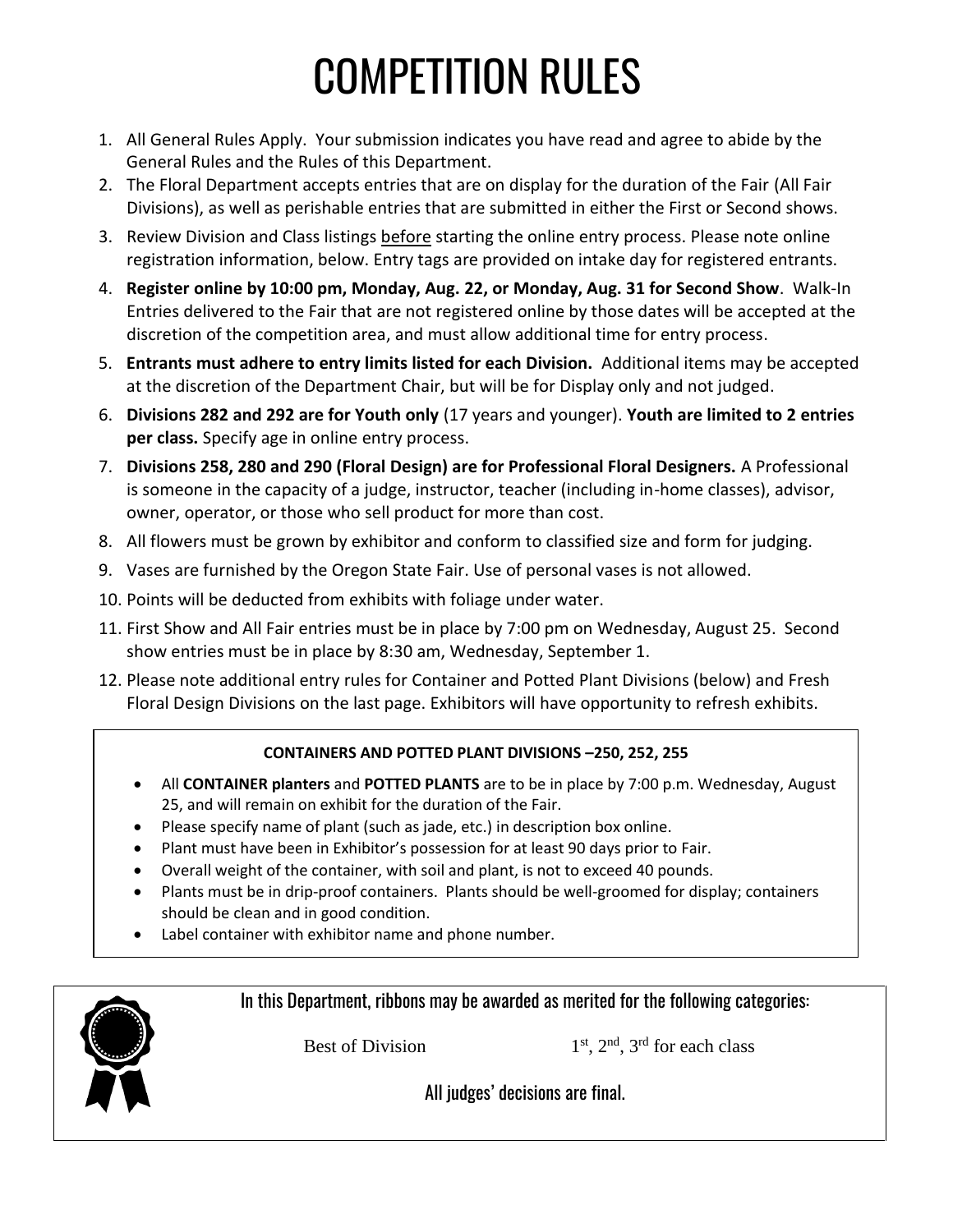## DIVISIONS & CLASSES – All Fair

Online registration deadline for the following classes is Monday, August 22. Exhibits must be in place by 7:00 pm, Wednesday, August 24, and will be on display throughout the Fair. Exhibitors will have the opportunity to refresh exhibits, details provided on entry. **All Fair Divisions limited to 1 per Class and 2 per Division.**

- **250 Container Plantings**
- **252 Potted Plants**
- **255 Repurposed Container Gardening**

- **250 Container Plantings** 2501 Hanging Basket
- 2503 Patio/Porch
- 2505 Window Box
- 2509 Any Other (specify)

### **252 Potted Plants**

- 2521 Bonsai
- 2524 Blooming Plants (Geranium, etc.)
- 2525 House Plant
- 2528 Succulent
- 2530 Dish Garden (3 or more varieties)
- 2539 Other (specify)

### **255 Repurposed Container Gardening**

- Creative use of any container not usually used as a planter – Judged on overall presentation, creativity and suitability
- 2551 Fairy Garden
- 2559 Other (specify)

### **257 Silk Floral Design – Non-professional**

- **258 Silk Floral Design - Professional**
- **293 Oregon Award**

### **257 Silk Floral Design - Non-professional**

- 2571 Small Arrangement Less than 18" high
- 2572 Large Arrangement Minimum 18" high
- 2579 Other (specify)

### **258 Silk Floral Design – Professional**

- 2581 Large Arrangement Minimum 18" high
- 2582 Small Arrangement Less than 18" high
- 2589 Other (specify)

### **293 Oregon Award**

Enter any Floral item celebrating Oregon that will last all 11 days of the Fair, such as container gardens or silk arrangements.



Celebrate Oregon! To be eligible, entries need to be Oregon-centric focusing on an Oregon landmark or specialty.

## DIVISIONS & CLASSES – First and Second Shows

The following divisions can be entered in two separate shows. Online registration deadline is 10 pm Monday, August 22 for First Show, and 10 pm Monday, August 31 for Second Show. First Show entries must be in place by 7:00 pm, Wednesday, August 24. Second Show entries by 8:30 am, Wed. Aug. 31.

- **260 Annuals and Biennials 270 Annuals and Biennials**
- **263 Dahlias 273 Dahlias**
- **265 Gladiolus 275 Gladiolus**
- **266 Perennials 276 Perennials**
- **268 Roses 278 Roses**
- **269 Floral Design (Fresh) – Non-professional 279 Floral Design (Fresh)-Non-professional**
- **280 Floral Design (Fresh) – Professional 290 Floral Design (Fresh) – Professional**
- **282 YOUTH (All Fair and First Show) 292 YOUTH (Second Show)**

### **FIRST SHOW SECOND SHOW**

- 
- 
- 
- 
- 
- 
- 
-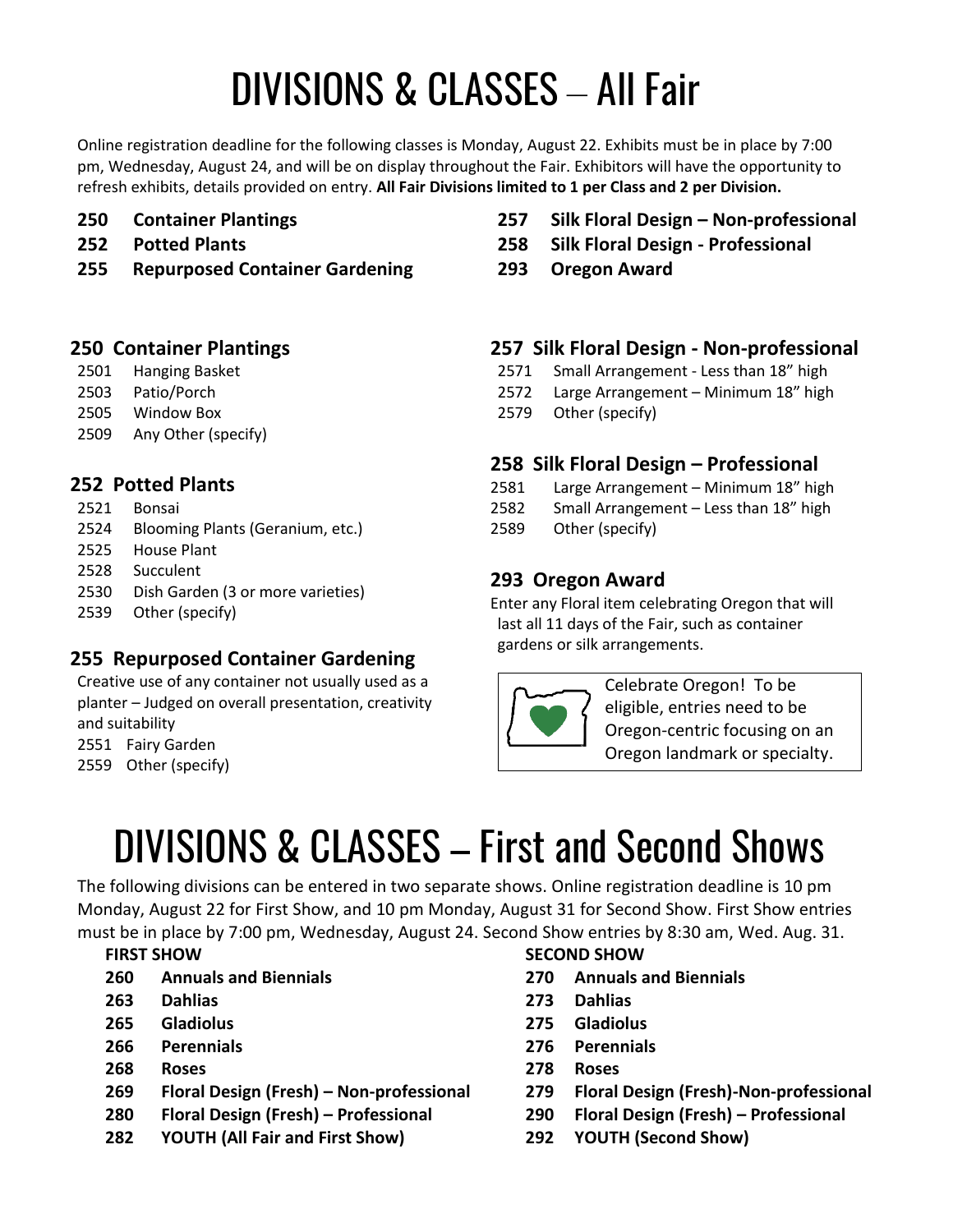### ANNUALS & BIENNIALS

### **260 Annuals & Biennials**

**FIRST SHOW** (Limit 1 per class, 3 per Division)

- African Daisies, 1 stem
- Asters, any type, 1 stem
- Bachelor's Buttons, 1 stem
- Calendula, 1 bloom, disbudded
- Celosia, 1 stem
- Chinese Lantern
- Coleus, 1 stem
- Cosmos, 1 stem
- Marigold, French double, 1 bloom
- Marigold, French single, 1 bloom
- Marigold, large, 1 bloom
- Petunias, 1 stem
- Sunflower, 1 stem, small, center under 4"
- Sunflower, 1 stem, center is 4" or larger
- Sunflower, 1 stem, Any Other Type
- Zinnias, under 2", 1 bloom
- Zinnias, 2" or over, 1 bloom
- Any Other Annual (specify)

### **270 Annuals & Biennials**

**SECOND SHOW** (Limit 1 per class, 3 per Division)

- African Daisies, 1 stem
- Asters, any type, 1 stem
- Bachelor's Buttons, 1 stem
- Calendula, 1 bloom, disbudded
- Celosia, 1 stem
- Chinese Lantern
- 2709 Coleus, 1 stem
- Cosmos, 1 stem
- Marigold, French double, 1 bloom
- Marigold, French single, 1 bloom
- Marigold, large, 1 bloom
- Petunias, 1 stem
- Sunflower, 1 stem, small, center under 4"
- Sunflower, 1 stem, center is 4" or larger
- Sunflower, 1 stem, Any Other Type
- Zinnias, under 2", 1 bloom
- Zinnias, 2" or over, 1 bloom
- Any Other Annual (specify)

### DAHLIAS & GLADIOLUS

All **dahlias** must have lateral buds **neatly removed** and shown with one or two sets of attached leaves. Stem length should be in proportion to bloom. Open or blown centers will be eliminated from judging consideration.

### **263 Dahlias (1 stem, any color)**

**FIRST SHOW** (Limit 1 per class, 3 per Division)

- Ball or Mini Ball, over 2"
- Cactus or Semi cactus, under 4"
- Cactus or Semi cactus, 4" 6"
- Cactus or Semi cactus, 6" or over
- Formal Decorative, under 4"
- Formal Decorative, 4" 6"
- Formal Decorative, 6" or over
- Informal Decorative, under 4"
- Informal Decorative, 4" 6"
- Informal Decorative, 6" or over
- Lacinated
- Pompom, 2" or less
- Water lily
- Collarette Form
- Micro (other than pompom), under 2"
- Any Other Single Form (specify)
- Any other (specify)

### **273 Dahlias (1 stem, any color)**

**SECOND SHOW** (Limit 1 per class, 3 per Division)

- Ball or Mini Ball, over 2"
- Cactus or Semi cactus, under 4"
- Cactus or Semi cactus, 4" 6"
- Cactus or Semi cactus, 6" or over
- Formal Decorative, under 4"
- Formal Decorative, 4" 6"
- Formal Decorative, 6" or over
- Informal Decorative, under 4"
- Informal Decorative, 4" 6"
- Informal Decorative, 6" or over
- Lacinated
- Pompom, 2" or less
- Water lily
- Collarette Form
- Micro (other than pompom), under 2"
- Any Other Single Form (specify)
- Any Other (specify)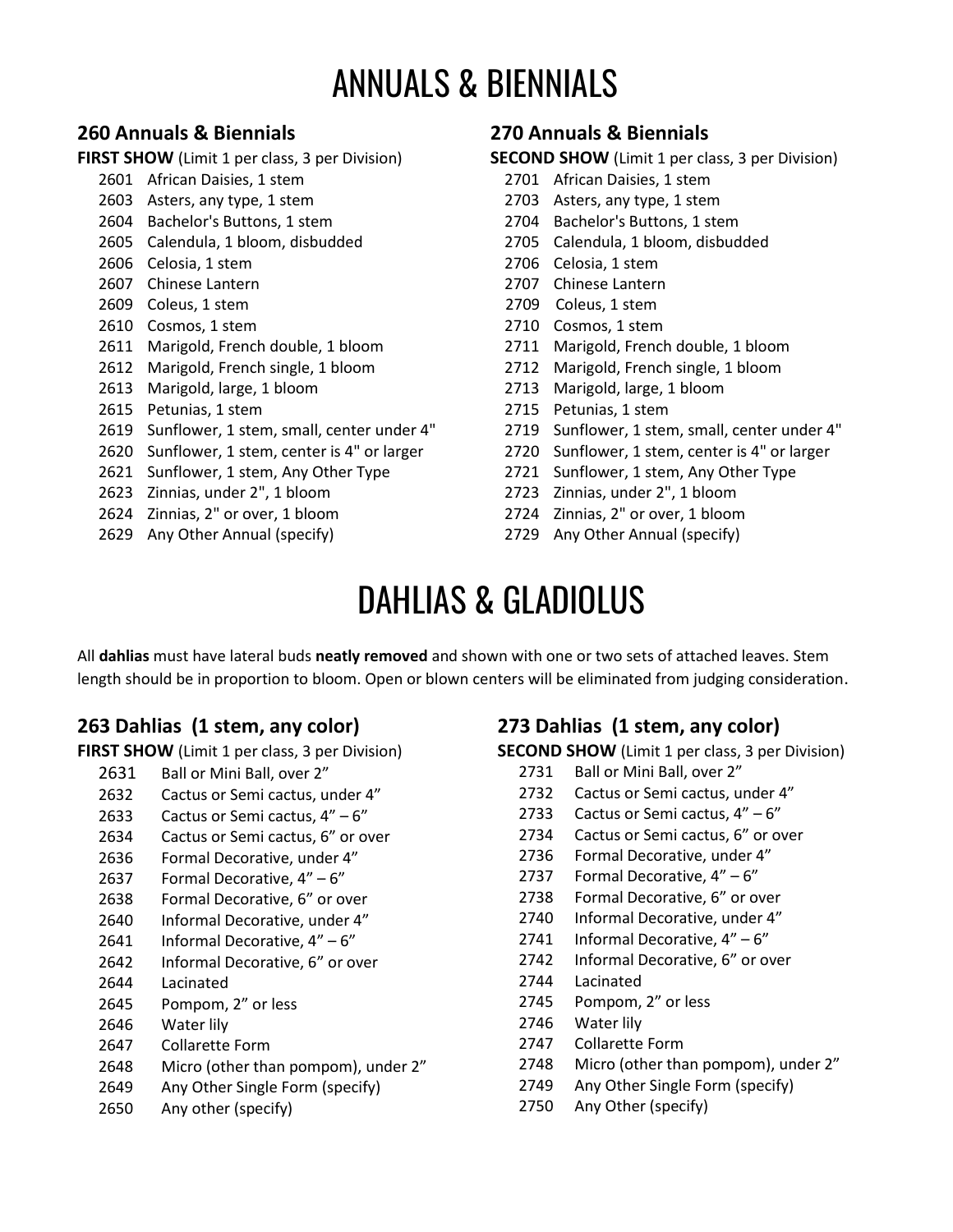### **265 Gladiolus (1 stem, any color)**

**FIRST SHOW** (Limit 1 per class, 2 per Division)

- Small, up to 3 ½"
- 2653 Medium,  $3 \frac{1}{2} 4 \frac{1}{2}$
- 2654 Large, over  $4\frac{1}{2}$ "
- Any Other Gladiolus (specify)

### **275 Gladiolus (1 stem, any color)**

**SECOND SHOW** (Limit 1 per class, 2 per Division)

- 2752 Small, up to  $3\frac{1}{2}$ "
- 2753 Medium,  $3 \frac{1}{2} 4 \frac{1}{2}$
- 2754 Large, over  $4\frac{1}{2}$ "
- Any Other Gladiolus (specify)

### PERENNIALS

### **266 Perennials**

**FIRST SHOW** (Limit 1 per class, 3 per Division)

- Aster, perennial type, I spray
- Chrysanthemum, any type, 1 stem or spray
- Coreopsis, 1 stem
- Daisy, 1 stem, any type or color
- Hydrangea, 1 stem, any color
- Hydrangea, 1 stem, Grandiflora or lace cap
- Lilies, 1 stem or spray
- Pansies, 1 stem, any color
- Rudbeckia, 1 bloom
- Sedums, 1 stem
- Verbena, 1 stem
- Violas, 1 stem, any color
- Any Other Flowering Plant (specify)
- Any Other Foliage Plant (specify)
- Any Other, 1 large stem or spray (specify)
- Any Other, 1 small stem or spray (specify)

### **276 Perennials**

**SECOND SHOW** (Limit 1 per class, 3 per Division)

- Aster, perennial type, I spray
- Chrysanthemum, any type, 1 stem or spray
- Coreopsis, 1 stem
- Daisy, 1 stem, any type or color
- Hydrangea, 1 stem, any color
- Hydrangea, 1 stem, Grandiflora or lace cap
- Lilies
- Pansies, 1 stem, any color
- Rudbeckia, 1 bloom
- Sedums, 1 stem
- Verbena, 1 stem
- Violas, 1 stem, any color
- Any Other Flowering Plant (specify)
- Any Other Foliage Plant (specify)
- Any Other, 1 large stem/spray (specify)
- Any Other, 1 small stem/spray (specify)

### ROSES

Hybrid tea and grandiflora roses should be  $\frac{1}{2}$  to  $\frac{3}{4}$  open with a tight spiral center. Stem length should be in proportion to size of bloom. Buds do not count as a bloom; side buds should be removed.Sprays are two or more blooms on a stem. Flowers should be  $\frac{1}{2}$  to  $\frac{3}{4}$  open. Sprays should have center bud removed when small so the cluster of blooms will be more uniform in size. All green buds should be removed.

### **268 Roses (1 stem/spray, any color)**

**FIRST SHOW** (Limit 1 per class, 3 per Division)

- Climber
- English
- Floribunda
- Grandiflora
- Hybrid Tea
- Miniature bloom
- Miniature spray
- Any Other Rose (specify)

### **278 Roses (1 stem/spray, any color)**

**SECOND SHOW** (Limit 1 per class, 3 per Division)

- Climber
- English
- Floribunda
- Grandiflora
- Hybrid Tea
- Miniature bloom
- Miniature spray
- Any Other Rose (specify)